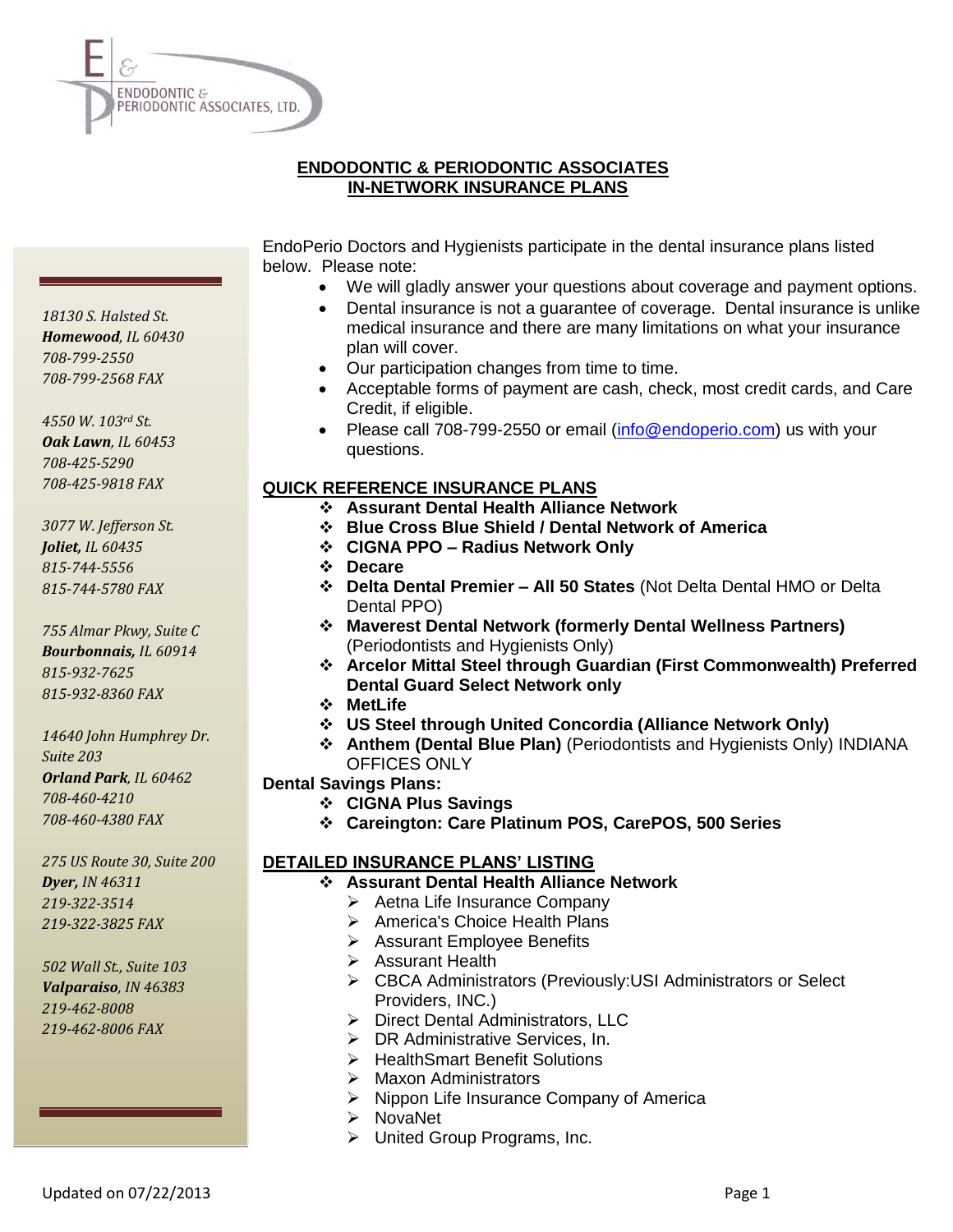# **Blue Cross Blue Shield / Dental Network of America**

- $\triangleright$  B.C.B.S. of IL
- $\triangleright$  B.C.B.S. of MI
- $\triangleright$  B.C.B.S. of NM
- B.C.B.S. of OK
- $\triangleright$  B.C.B.S. of TX
- **►** Care First
- Dearborn National (Fort Dearborn Life Insurance Company and Colorado Bankers Life)
- > Automatic Sprinkler Local 281, U.A. Welfare Fund
- Automobile Mechanics' Local No. 701 Union & Industry Welfare Fund
- **▶ Allied Services Division Welfare Fund**
- American Federation of State, County and Municipal Employees
- $\triangleright$  Board of Trustees, New Mexico Pipe Trades Health and Welfare Trust Fund
- ▶ Cement Masons' Local 502 Welfare Fund
- **►** Chicago Plastering Institute
- > Chicago Tile Institute Welfare Fund
- DuPage County Cement Masons Local 803 Fringe Benefit Fund
- Federal Employee's Program Supplemental (EXCEPT FOR INDIANA OFFICES)
- ▶ Fox Valley & Vicinity Construction Workers Welfare Fund
- **Fox Valley Laborers Health & Welfare Fund**
- $\triangleright$  Housing Benefits Plan
- > IBEW Local 701 General Welfare Fund
- > International Association of Heat & Frost Insulators, Local 17 Welfare Fund
- International Brotherhood of Teamsters Local 743 Health and Welfare Trust Fund
- $\triangleright$  Iron Workers Local 395 Trust Fund
- $\triangleright$  Iron Workers Local 498 Health and Welfare Fund
- > Line Construction Benefit Fund
- Local 3 Liquor & Allied Workers Health & Welfare Fund
- Local 3 Liquor & Allied Workers Sales Division Health & Welfare Fund
- Local Union No. 9 I.B.E.W. & Outside Contractors' Health & Welfare Fund
- Machinery Movers, Riggers and Machinery Erectors Local 136 Health & Welfare Fund
- $\triangleright$  NECA IBEW Local 117 Health & Welfare Fund
- $\triangleright$  NECA IBEW Local 176
- $\triangleright$  NECA IBEW Local 364
- ▶ Oklahoma Operating Engineers Welfare Fund, Local 627
- $\triangleright$  PipeFitters' 597
- $\triangleright$  Pipeline Industry Benefit Fund
- Plumbers & PipeFitters U.A. Local 23, Health & Welfare Fund
- Plumbers Local 93 Health & Welfare Fund
- Plumbers Local Union No. 68 Group Protection Plan
- $\triangleright$  Plumbers Local 430
- ▶ Roofer's Union Local 11 Welfare Trust
- ▶ Sheet Metal Workers 263 Health & Welfare Fund
- Sheet Metal Workers Local No. 265
- ▶ Southwest Multi-Craft Health & Welfare Trust Fund
- F Teamsters Local 705, I.B. of T. Health & Welfare Fund
- Teamsters Local 734
- Teamsters Local 786 Building Material Health & Welfare Fund
- Teamsters Local Union No. 727 Health & Welfare Fund
- Teamsters Local Union No. 727 Health & Welfare Fund ( Movie Trade Show Division)
- **F** Texas Iron Workers Health Benefit Fund
- **►** Tuckpointers Local 52 Benefit Funds
- **EXA** UFCW Midwest
- United Food and Commercial Workers Unions & Employers Midwest Health Benefits and Pension Funds